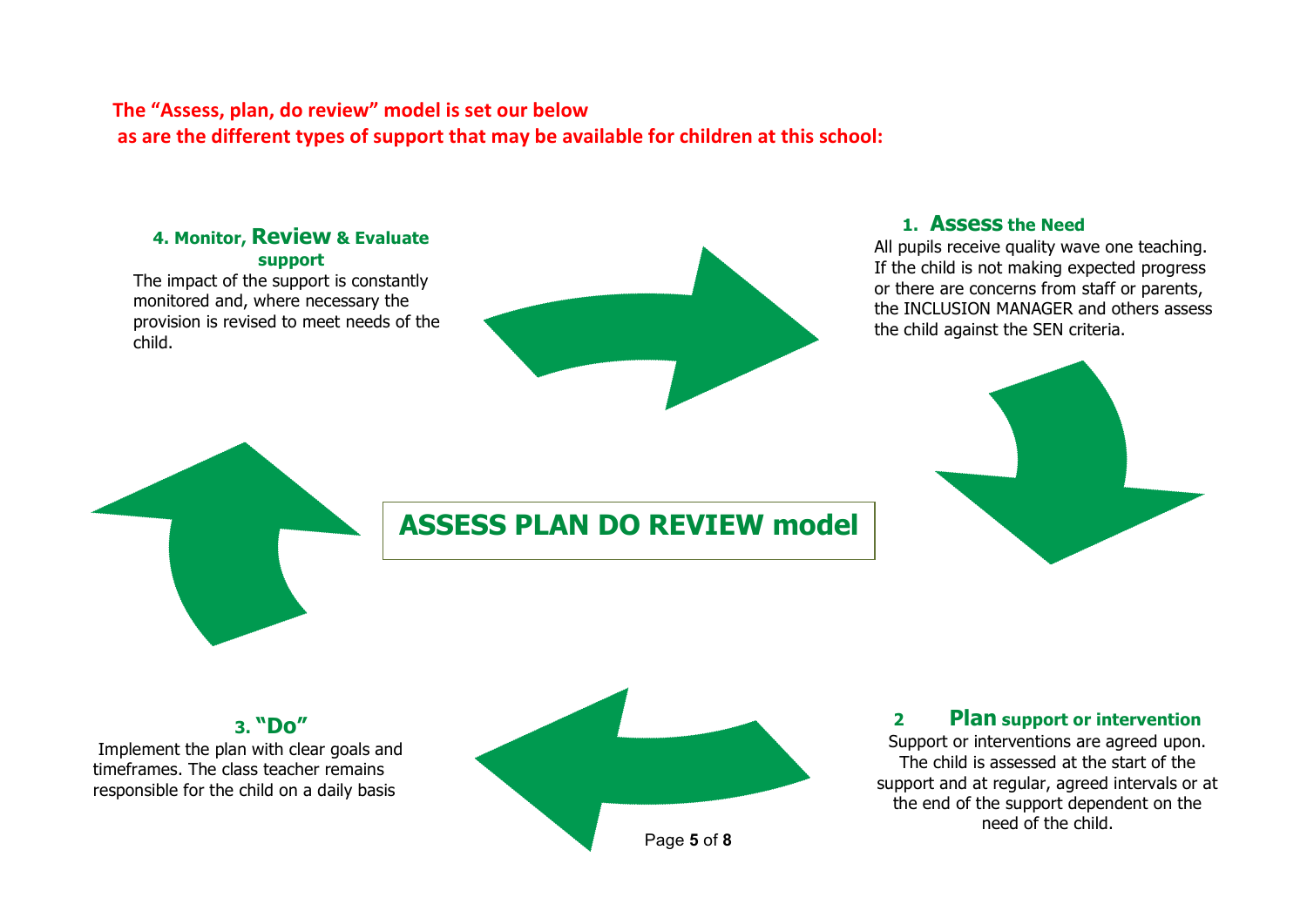| Area of needs                                         | Whole school ethos and practice                                                                                                                                                                                  | Possible focussed support for some children's<br>additional needs                                                                                                                                                                                                                                  | Possible support and intervention for a small<br>number of children who may or may not have an                                                                                                                                                                                                                                                                                                                                                                                                                          |
|-------------------------------------------------------|------------------------------------------------------------------------------------------------------------------------------------------------------------------------------------------------------------------|----------------------------------------------------------------------------------------------------------------------------------------------------------------------------------------------------------------------------------------------------------------------------------------------------|-------------------------------------------------------------------------------------------------------------------------------------------------------------------------------------------------------------------------------------------------------------------------------------------------------------------------------------------------------------------------------------------------------------------------------------------------------------------------------------------------------------------------|
|                                                       |                                                                                                                                                                                                                  |                                                                                                                                                                                                                                                                                                    | <b>EHC</b>                                                                                                                                                                                                                                                                                                                                                                                                                                                                                                              |
| Social, mental and<br>emotional health needs          | Consistent application of the<br>school's behaviour policy<br>A positive supportive and<br>nurturing environment<br>PSHE curriculum within our IPC                                                               | Identification and assessment in school<br>Additional advice and support from outside<br>agencies<br>Adaptations to the curriculum to secure<br>engagement<br>Support to build relationships and engage<br>with peers and staff<br>Trained counsellors to overcome barriers to<br>social inclusion | Interventions are implemented, reviewed and<br>revised<br>Work with parents to help them to refer to their<br>child to CAMHS<br>Targeted intervention to promote social skills<br>and emotional resilience<br>Counsellor working with children and Family<br>Liaison Officer to work with children and<br>families.<br>Adaptations to physical environment eg time<br>out<br>Monitoring and support in unstructured time eg<br>breaks/lunch<br>Behaviour Management Plan<br>Educational Psychology assessment / support |
| Speech, language,<br>communication and<br>interaction | Training for staff to meet the<br>diversity of communication<br>language skills<br>Strong emphasis on speaking<br>and listening and phonics<br>teaching<br><b>Communication friendly</b><br>learning environment | Elklan trained learning support via our<br>Inclusion team<br>Small group phonic support<br>Personalised support within the class<br>SALT interventions delivered by the school<br>inclusion team                                                                                                   | $\bullet$<br>Access to small teaching and learning groups<br>Additional in class TA support<br>Alternative communication systems<br>Access to personal ICT/ adapted ICT<br>equipment<br>Speech & Language Therapy planned and<br>delivered by a qualified therapist or therapy<br>assistant<br>Advice and support via Autism outreach team<br>Educational Psychology assessment / support                                                                                                                               |

# What are the different types of support that may be available for children at this school?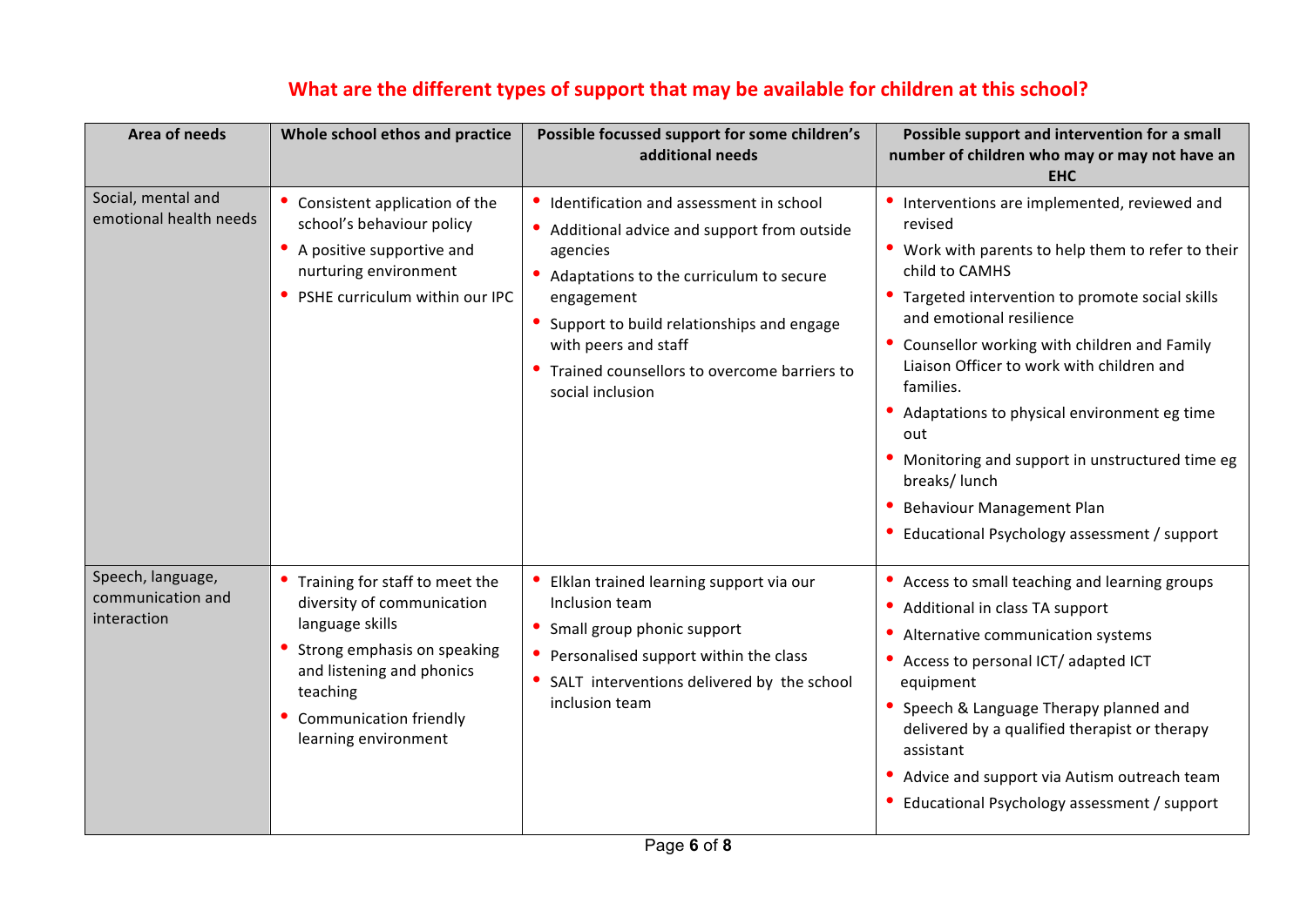| Autistic spectrum                                                                                                  | Structured day<br>Positive behaviour<br>management<br>Management strategies.<br>Learning style understood.<br>Differentiation within lessons                                                                    | Curriculum modified to take account of<br>learning styles<br>Individual coaching and support from the<br>class teacher and our Inclusion Team<br>Use of appropriate resources e.g. visual<br>timetables, social stories, work stations.                                                                                                                                                                                | Small group targeted intervention.<br>• ICT used to reduce barriers<br>Advice and intervention from Harrow Outreach<br><b>Autism Service</b><br>Educational Psychology assessment / support                                                                                                                                                                                                                                                                       |
|--------------------------------------------------------------------------------------------------------------------|-----------------------------------------------------------------------------------------------------------------------------------------------------------------------------------------------------------------|------------------------------------------------------------------------------------------------------------------------------------------------------------------------------------------------------------------------------------------------------------------------------------------------------------------------------------------------------------------------------------------------------------------------|-------------------------------------------------------------------------------------------------------------------------------------------------------------------------------------------------------------------------------------------------------------------------------------------------------------------------------------------------------------------------------------------------------------------------------------------------------------------|
| Cognitive and<br>Learning/Moderate<br>Learning Difficulties                                                        | Differentiation of the<br>curriculum and teaching<br>Teaching resources are<br>accessible and appropriate<br>Multi sensory approach to<br>learning<br>Interactive environment                                   | • Curriculum is adapted to meet the needs of<br>pupils<br>• Targeted intervention programmes<br>Independent Learning Plan<br>Specific goals- short steps<br>Differentiated resources are provided as<br>appropriate<br>Learning support via in school Inclusion<br>$\bullet$<br>1:1 reading alongside intervention<br>programmes<br>• Access to personal ICT/adapted ICT<br>equipment alternative methods of recording | Access to small teaching and learning groups<br>• A high proportion of Support Teachers to<br>provide suitable quality interventions<br>Additional specialist teaching support<br>Additional in-class TA support<br>Educational Psychology assessment / support<br>• Access to personal ICT/ adapted ICT equipment                                                                                                                                                |
| Sensory and physical<br>needs (e.g. hearing,<br>visual impairment,<br>multi-sensory, physical<br>and medical needs | Referrals to Harrow Hearing<br><b>Impaired Service or Visual</b><br><b>Impaired Service</b><br>Provision of specialised<br>equipment.<br>Curriculum is adapted<br>Seating position within class<br>prioritised. | Modified learning environment.<br>Learning support via our Inclusion team.<br>Occupational Therapy and Physiotherapy<br>from experienced TAs & inclusion team<br>working from Therapy plans<br>Mobility and care plan management<br>Liaison with a range of medical professionals<br>as needed assistance via School Nursing<br>Team                                                                                   | Individual protocols and plans for children with<br>significant physical and or medical needs.<br>Additional modifications to the school<br>environment<br>Additional resources to reduce individual<br>barriers to learning<br>Occupational Therapy and Physiotherapy from<br>qualified therapists and therapy assistants<br>Access to external advice and assessment.<br>Educational Psychology assessment / support<br>• Advice and outreach from Sensory Team |